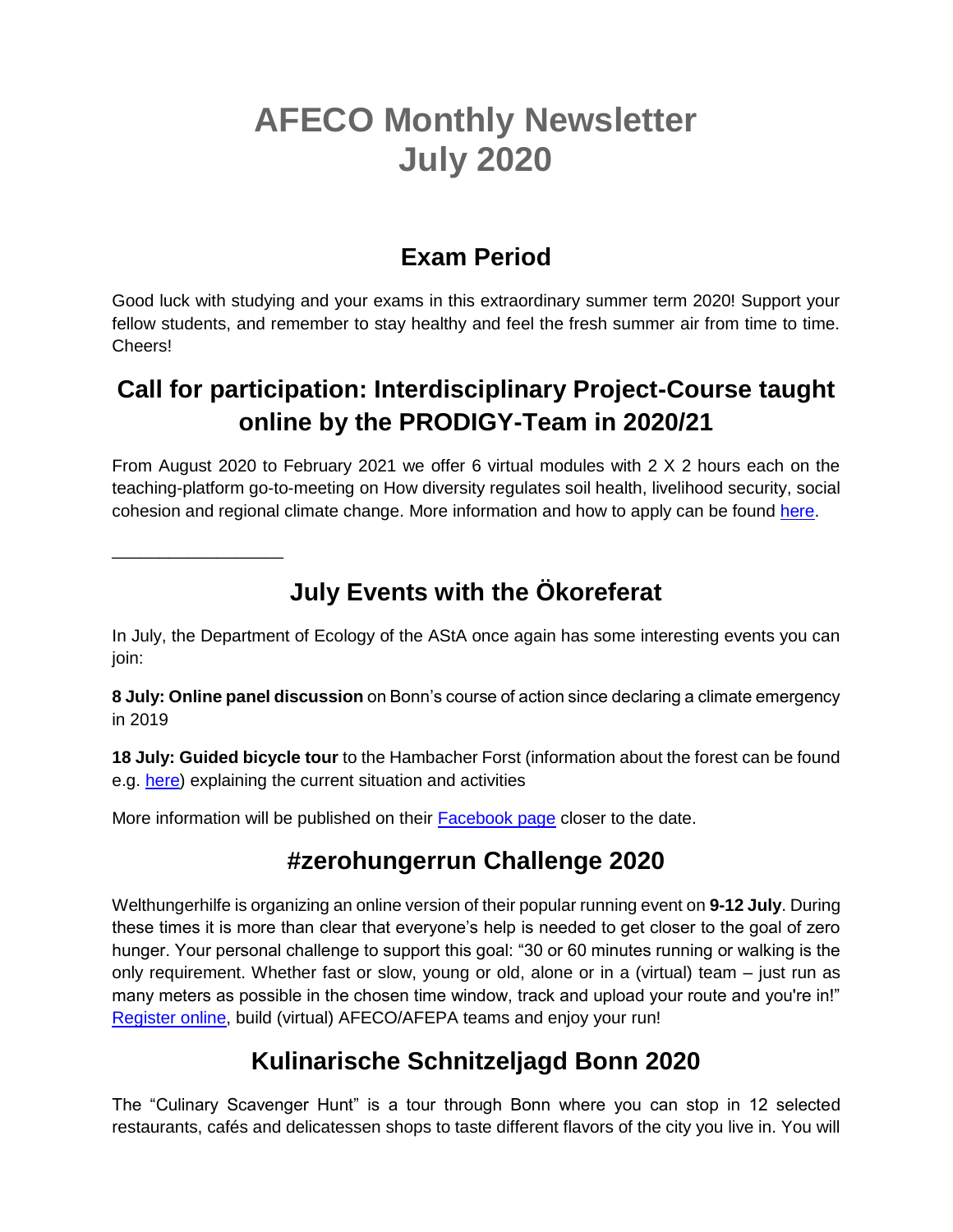have 7 hours to visit the shops at your own pace and get one culinary delicacy free in each place, with vegetarian options available. The tour is bike optimized. Those who want to cycle can download the suggested routes for Google Maps or Komoot free of charge. This year, registration with contact details is necessary to prevent large outbreaks of the virus that we are all still very aware of. The event takes place on **25 July from 11:00 to 18:00**. Ticket price is 30 € up to two weeks before the event, then 35 €. Get all the information e.g. which restaurants are participating [here.](https://kulinarische-schnitzeljagd.de/bonn/)

#### **Exceptional Blood Donation in Bonn Beuel**

Unfortunately, many planned blood donation dates in Bonn cannot take place at the moment, but blood is urgently needed since plannable surgeries can now be carried out again. If you are healthy, have not been abroad in the last two weeks and have not had contact with anybody infected or suspected to be infected with the coronavirus, then help the hospitals by donating blood. Details: **1 July 13:30-18:00** (only with online registration!), Brückenforum Beuel (Friedrich-Breuer-Str. 17), [information](https://www.facebook.com/events/678861676006984/) and [registration link.](https://terminreservierung.blutspendedienst-west.de/oeffentliche-spendeorte/40153100/termine?reservation_context=eyJkb25hdGlvbl90eXBlIjoiYmQiLCJkYXRlIjoiMjAyMC0wNy0wMSJ9)

### **Internship and Job Opportunities\***

[Zwei Studentische Hilfskräfte,](https://www.ilr1.uni-bonn.de/de/jobs/Ausschreibung_0920-zwei_SHK-WHF2.pdf) Professur für Marktforschung der Agrar- und Ernährungswirtschaft Bewerbungsfrist: 15.07.2020

\_\_\_\_\_\_\_\_\_\_\_\_\_\_\_\_\_\_

\_\_\_\_\_\_\_\_\_\_\_\_\_\_\_\_\_

[Studentische Hilfskraft / wissenschaftliche Hilfskraft,](https://www.zef.de/fileadmin/webfiles/downloads/vacancies/stellenanzeige_shk-whk_sstark.pdf) Zentrum für Entwicklungsforschung (ZEF)

[Praktikant \(m/w/d\) in der Agrarpolitikkomponente des GV FABI,](https://jobs.giz.de/index.php?ac=jobad&id=50230) Deutsche Gesellschaft für Internationale Zusammenarbeit (GIZ) GmbH, Bonn Bewerbungsfrist: 07.07.2020

[Studentische/r Mitarbeiter/in im Bereich Projektadministration,](https://www.ilr1.uni-bonn.de/de/jobs/2020-06-18-stellenausschreibung-projektadmin-1.0-r.pdf) KIAG Knowledge Intelligence Applications GmbH, Köln

**Check out the ILR [website](https://www.ilr1.uni-bonn.de/de/jobs/stellenanzeigen) for PhD positions and other post-graduate job opportunities.** \***job descriptions in German require fluent German skills**

**ILR Testimonial: Anna Waßenhoven and Simon Ohlert**

We interviewed AFECO alumni and now PhD students in the chair [Technology and Innovation Management in](https://www.ilr1.uni-bonn.de/en/rg/tim?set_language=en)  [Agribusiness,](https://www.ilr1.uni-bonn.de/en/rg/tim?set_language=en) [Anna Waßenhoven](https://www.ilr1.uni-bonn.de/en/rg/tim/staff/research-assistants/anna-wassenhoven) and [Simon Ohlert.](https://www.ilr1.uni-bonn.de/en/rg/tim/staff/research-assistants/simon-ohlert) We wanted to find out why they are pursuing a PhD, how the AFECO Master prepared them for a PhD and what advice they have for AFECO students contemplating a PhD upon graduation.